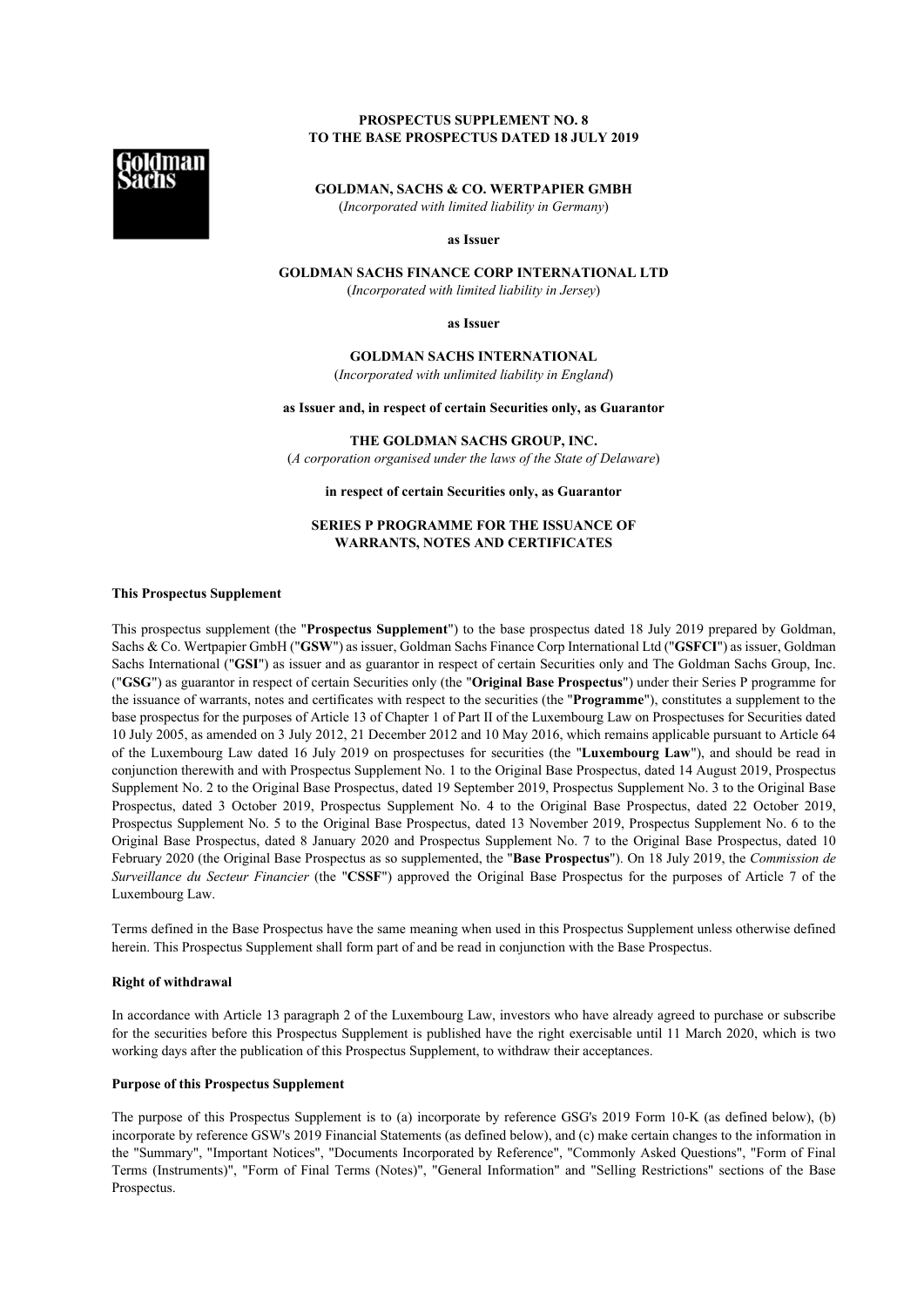This Prospectus Supplement and the documents incorporated by reference into this Prospectus Supplement will be available on the website of the Luxembourg Stock Exchange at *www.bourse.lu*.

## **Information being supplemented**

## *Incorporation by reference*

This Prospectus Supplement supplements the Base Prospectus by incorporating by reference (a) the Annual Report on Form 10- K, for the fiscal year ended 31 December 2019 of The Goldman Sachs Group, Inc. ("**GSG's 2019 Form 10-K**"), containing financial statements relating to the fiscal years ended 31 December 2019, 31 December 2018 and 31 December 2017, including Exhibit 21.1, as filed with the U.S. Securities and Exchange Commission on 21 February 2020; (b) the German language version of the (i) Financial Statements for the period ending 31 December 2019 and the Management Report for the Financial Year 2019 and (ii) Auditor's Report thereon (together with, in each case, an unofficial English translation thereof, for which GSW accepts responsibility) ("**GSW's 2019 Financial Statements**").

Copies of GSG's 2019 Form 10-K and GSW's 2019 Financial Statements have been filed with the CSSF in its capacity as competent authority under the Luxembourg Law.

GSG's 2019 Form 10-K and GSW's 2019 Financial Statements are incorporated by reference into, and forms part of, this Prospectus Supplement, and the information contained in this Prospectus Supplement, GSG's 2019 Form 10-K and GSW's 2019 Financial Statements shall be deemed to update and, where applicable, supersede any information contained in the Base Prospectus, or any documents incorporated by reference therein.

## **Amendments to the Summary**

The Summary, as supplemented prior to this Prospectus Supplement, is amended and supplemented as follows:

(a) The paragraph relating to GSW in Element B.2 (*Domicile, legal form, legislation and country of incorporation of the Issuer*), on page 2 of the Original Base Prospectus shall be deleted in its entirety and replaced with the following:

| "B.2 | Domicile, legal | [GSW is a company with limited liability (Gesellschaft mit beschränkter Haftung) incorporated    |
|------|-----------------|--------------------------------------------------------------------------------------------------|
|      | form.           | under the laws of Germany. GSW mainly operates under the laws of Germany. The registered         |
|      | legislation and | office of GSW is Marienturm, Taunusanlage 9-10, 60329 Frankfurt am Main, Germany. GSW is         |
|      | country of      | registered under the number HRB 34439 in the commercial register of the local court of Frankfurt |
|      | incorporation   | am Main since 27 November 1991.]"                                                                |
|      | of the Issuer   |                                                                                                  |
|      |                 |                                                                                                  |

(b) The paragraph relating to GSW in Element B.4b (*Known trends with respect to the Issuer*), on page 3 of the Original Base Prospectus shall be deleted in its entirety and replaced with the following:

| "B.4b" | <b>Known trends</b> | [GSW's management is targeting a continued strong increase in issuance activity. This is due to     |  |  |
|--------|---------------------|-----------------------------------------------------------------------------------------------------|--|--|
|        | with respect to     | increased client demand in warrants and structured products, particularly in the German market,     |  |  |
|        | the Issuer          | as well as additional distribution channels by GSI. Furthermore it is expected that in a volatile   |  |  |
|        |                     | market there will be a multitude of follow-up issuances in the area of turbo warrants, mini-futures |  |  |
|        |                     | and bonus certificates. Previously implemented enhancements to the issuance process allow the       |  |  |
|        |                     | issuance of new warrants and certificates to be almost fully automated. GSW is not expected to      |  |  |
|        |                     | be directly impacted by the UK's exit from the European Union as it could continue to engage        |  |  |
|        |                     | with affiliates as it does today.]"                                                                 |  |  |
|        |                     |                                                                                                     |  |  |

## (c) The paragraphs relating to GSW in Element B.12 (*Selected historical key financial information of the Issuer),* on page 4 of the Original Base Prospectus shall be deleted in their entirety and replaced with the following:

| "B.12" | <b>Selected historical</b><br>key financial<br>information of the | The following table shows selected key historical financial information in relation to<br>GSW: |  |
|--------|-------------------------------------------------------------------|------------------------------------------------------------------------------------------------|--|
|        | Issuer                                                            | As at and for the year ended (audited)                                                         |  |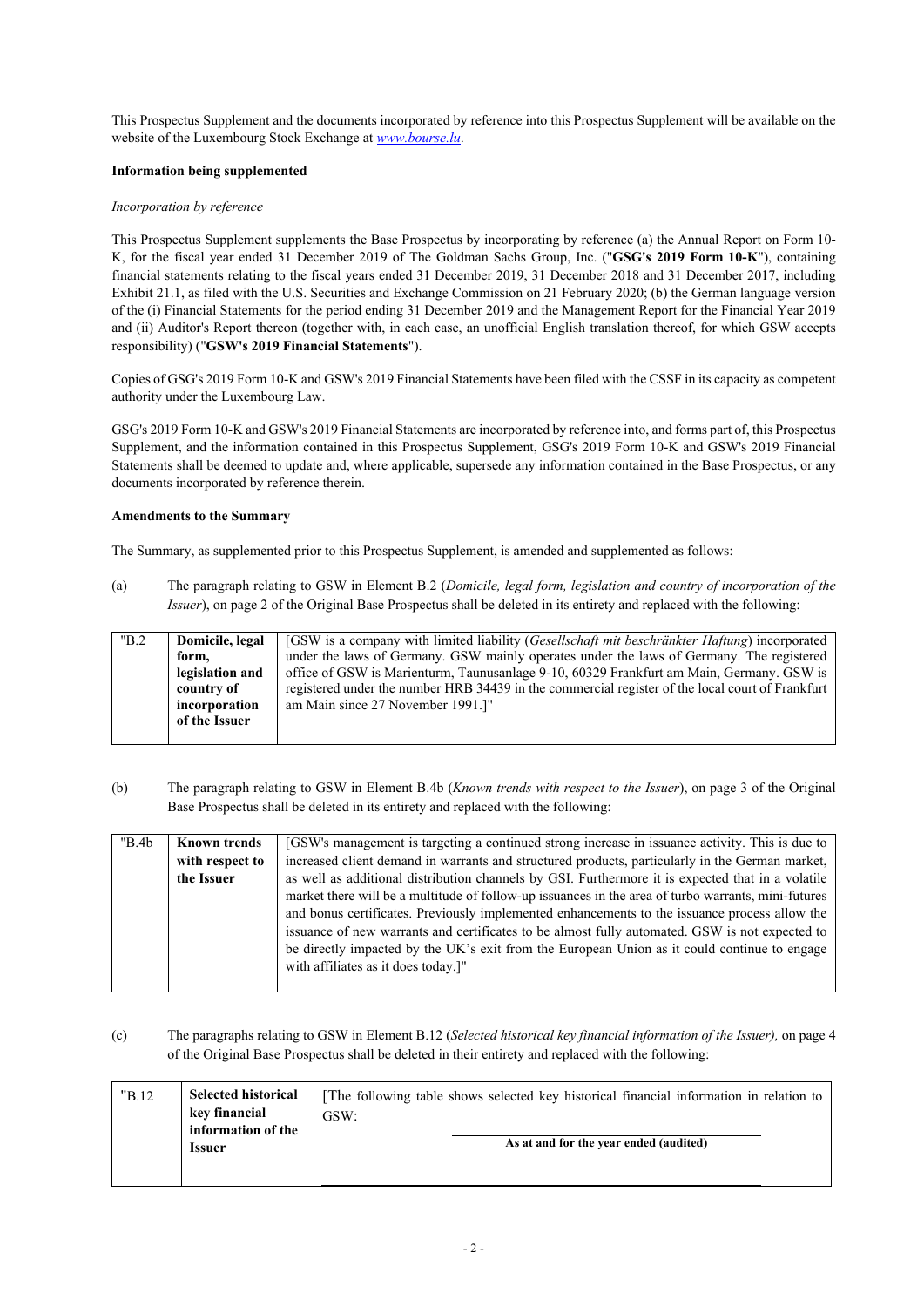| $(in$ <i>EUR</i> $)$                              | 31 December 2019 | 31 December 2018                                                                                                                                                                   |
|---------------------------------------------------|------------------|------------------------------------------------------------------------------------------------------------------------------------------------------------------------------------|
| Income taxes                                      | $-814,324.68$    | -389,205.93                                                                                                                                                                        |
| Income after taxes $/$ 1,715,857.30<br>Net income |                  | 829,930.59                                                                                                                                                                         |
|                                                   |                  | As at (audited)                                                                                                                                                                    |
| $(in$ <i>EUR</i> $)$                              | 31 December 2019 | 31 December 2018                                                                                                                                                                   |
| <b>Current Assets</b>                             | 7,786,953,111.52 | 7,397,795,665.36                                                                                                                                                                   |
| Capital and reserves                              | 7,050,572.78     | 5,334,715.48]                                                                                                                                                                      |
| 2019.]<br>of GSW since 31 December 2019.]"        |                  | [There has been no material adverse change in the prospects of GSW since 31 December<br>[Not applicable: there has been no significant change in the financial or trading position |

## (d) Element B.19 (B.5) (*The Guarantor's group*) on page 7 of the Original Base Prospectus shall be deleted in its entirety and replaced with the following:

| "B.19 | The         | [GSG is a bank holding company and a financial holding company regulated by the Board of                                                                                                                                                                                                                                                                                                                                                                                                                                                                              |
|-------|-------------|-----------------------------------------------------------------------------------------------------------------------------------------------------------------------------------------------------------------------------------------------------------------------------------------------------------------------------------------------------------------------------------------------------------------------------------------------------------------------------------------------------------------------------------------------------------------------|
| (B.5) | Guarantor's | Governors of the Federal Reserve System. GSG's U.S. depository institution subsidiary, Goldman                                                                                                                                                                                                                                                                                                                                                                                                                                                                        |
|       |             | Sachs Bank USA, is a New York State-chartered bank. GSG is the parent holding company of the                                                                                                                                                                                                                                                                                                                                                                                                                                                                          |
|       | group       |                                                                                                                                                                                                                                                                                                                                                                                                                                                                                                                                                                       |
|       |             | group of companies comprising GSG and its consolidated subsidiaries (the "Group").                                                                                                                                                                                                                                                                                                                                                                                                                                                                                    |
|       |             | As of December 2019, the Group had offices in over 30 countries and 46 per cent. of its headcount<br>was based outside the Americas. The Group's clients are located worldwide and the Group is an<br>active participant in financial markets around the world.                                                                                                                                                                                                                                                                                                       |
|       |             | GSG reports its activities in four business segments: Investment Banking, Global Markets, Asset<br>Management and Consumer & Wealth Management.]                                                                                                                                                                                                                                                                                                                                                                                                                      |
|       |             | [Goldman Sachs Group UK Limited, a company incorporated under English law has a 100 per<br>cent. shareholding in GSI. Goldman Sachs (UK) L.L.C. is established under the laws of the State<br>of Delaware and holds 100 per cent. of the ordinary shares of Goldman Sachs Group UK Limited.<br>The Goldman Sachs Group, Inc. ("GSG") is established in Delaware and has a 100 per cent.<br>shareholding in Goldman Sachs (UK) L.L.C. GSG is the parent holding company of the group of<br>companies comprising GSG and its consolidated subsidiaries (the "Group").]" |

## (e) The paragraphs relating to GSG in Element B.19 (B.12) (*Selected historical key financial information of the Guarantor*), on page 8 of the Base Prospectus shall be deleted in their entirety and replaced with the following:

| "B.19  | <b>Selected</b>             | The following table shows selected key historical financial information in relation to GSG: |               |                   |  |
|--------|-----------------------------|---------------------------------------------------------------------------------------------|---------------|-------------------|--|
| (B.12) | historical key<br>financial |                                                                                             |               |                   |  |
|        | information of              | (in USD millions)                                                                           | December 2019 | December 2018     |  |
|        | the Guarantor               | Total non-interest<br>revenues                                                              | 32,184        | 32,849            |  |
|        |                             | Net revenues, including<br>net interest income                                              | 36,546        | 36,616            |  |
|        |                             | Pre-tax earnings/(loss)                                                                     | 10,583        | 12,481            |  |
|        |                             |                                                                                             |               | As at 31 December |  |
|        |                             | (in USD millions)                                                                           | 2019          | 2018              |  |
|        |                             | Total assets                                                                                | 992,968       | 931,796           |  |
|        |                             | Total liabilities                                                                           | 902,703       | 841,611           |  |
|        |                             | Total shareholders'<br>equity                                                               | 90,265        | 90,185            |  |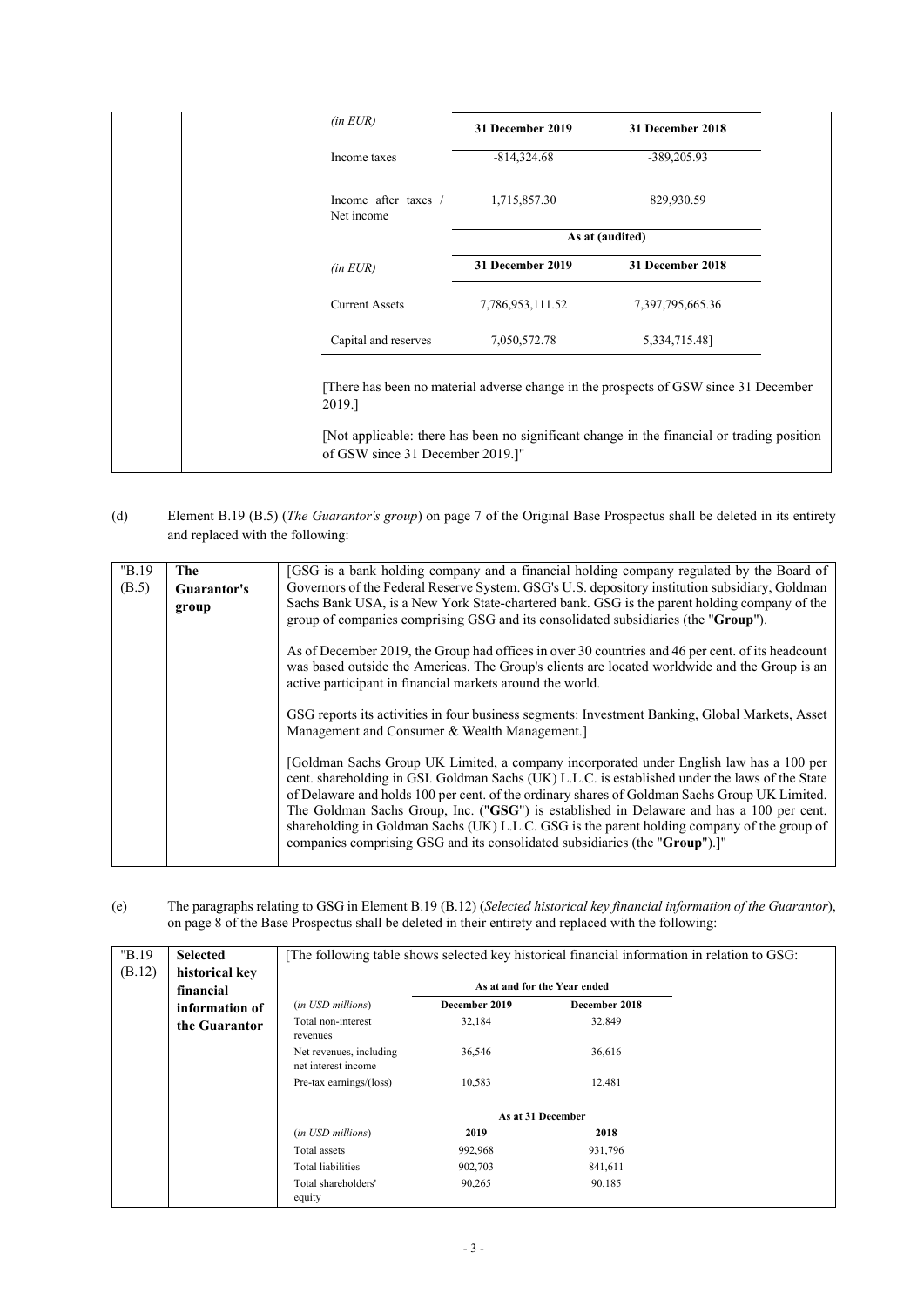|  | There has been no material adverse change in the prospects of GSG since 31 December 2019.                                     |
|--|-------------------------------------------------------------------------------------------------------------------------------|
|  | Not applicable: there has been no significant change in the financial or trading position of GSG<br>since 31 December 2019.]" |

(f) The paragraphs relating to GSG in Element B.19 (B.15) (*Principal Activities*) on pages 9 to 10 of the Original Base Prospectus shall be deleted in their entirety and replaced with the following:

| "B.19  | Principal  | [GSG's activities are conducted in the following segments: |                                                                                                                                                                                                                                                                                                                                                                                                                                                                                                                                                                                                                                                     |
|--------|------------|------------------------------------------------------------|-----------------------------------------------------------------------------------------------------------------------------------------------------------------------------------------------------------------------------------------------------------------------------------------------------------------------------------------------------------------------------------------------------------------------------------------------------------------------------------------------------------------------------------------------------------------------------------------------------------------------------------------------------|
| (B.15) | activities | (1)                                                        | <b>Investment Banking:</b>                                                                                                                                                                                                                                                                                                                                                                                                                                                                                                                                                                                                                          |
|        |            | $\bullet$                                                  | Financial Advisory, which includes strategic advisory assignments with respect to<br>mergers and acquisitions, divestitures, corporate defense activities, restructurings and<br>spin-offs, risk management and derivative transactions directly related to these client<br>advisory assignments;                                                                                                                                                                                                                                                                                                                                                   |
|        |            | ٠                                                          | Underwriting, which includes public offerings and private placements, including local<br>and cross-border transactions and acquisition finance, of a wide range of securities,<br>loans and other financial instruments and derivative transactions directly related to these<br>client underwriting activities; and                                                                                                                                                                                                                                                                                                                                |
|        |            |                                                            | Corporate Lending, which includes loans to corporate clients, including middle-market<br>lending, relationship lending and acquisition financing and transaction banking services.                                                                                                                                                                                                                                                                                                                                                                                                                                                                  |
|        |            | (2)                                                        | <b>Global Markets:</b>                                                                                                                                                                                                                                                                                                                                                                                                                                                                                                                                                                                                                              |
|        |            | $\bullet$                                                  | Fixed Income, Currency and Commodities, which includes client execution activities<br>related to making markets in both trading cash and derivative instruments for interest<br>rate products, credit products, mortgages, currencies and commodities and providing<br>financing to clients through securities sold under repurchase agreements, structured<br>credit, warehouse lending and asset-backed lending; and                                                                                                                                                                                                                              |
|        |            | $\bullet$                                                  | Equities, which includes client intermediation activities related to making markets in<br>equity products and commissions and fees from executing and clearing institutional<br>client transactions on major stock, options and futures exchanges worldwide, as well as<br>over-the-counter transactions. Equities also includes the Group's securities services<br>business, which provides financing, securities lending and other prime brokerage<br>services to institutional clients, including hedge funds, mutual funds, pension funds and<br>foundations, and generates revenues primarily in the form of interest rate spreads or<br>fees. |
|        |            | (3)                                                        | Asset Management, which provides investment management services and offers<br>investment products (primarily through separately managed accounts and commingled<br>vehicles, such as mutual funds and private investment funds) across all major asset<br>classes to a diverse set of institutional and individual clients.                                                                                                                                                                                                                                                                                                                         |
|        |            | (4)                                                        | <b>Consumer &amp; Wealth Management</b>                                                                                                                                                                                                                                                                                                                                                                                                                                                                                                                                                                                                             |
|        |            | ٠                                                          | Wealth Management, which provides personalised financial planning inclusive of<br>income and liability management, compensation and benefits analysis, trust and estate<br>structuring, tax optimization, philanthropic giving, asset protection and generates<br>revenue through fees and interest income.                                                                                                                                                                                                                                                                                                                                         |
|        |            |                                                            | Consumer Banking issues unsecured loans through Marcus and credit cards, to finance<br>the purchase of goods and services, and also accepts deposits through Marcus, GS Bank<br>USA and Goldman Sachs International Bank. These deposits include savings and time<br>deposits."                                                                                                                                                                                                                                                                                                                                                                     |

(g) Element D.2 (*Key risks that are specific to the Issuer[, the Guarantor and the Group]*) on pages 50 to 53 of the Original Base Prospectus shall be deleted in its entirety and replaced with the following: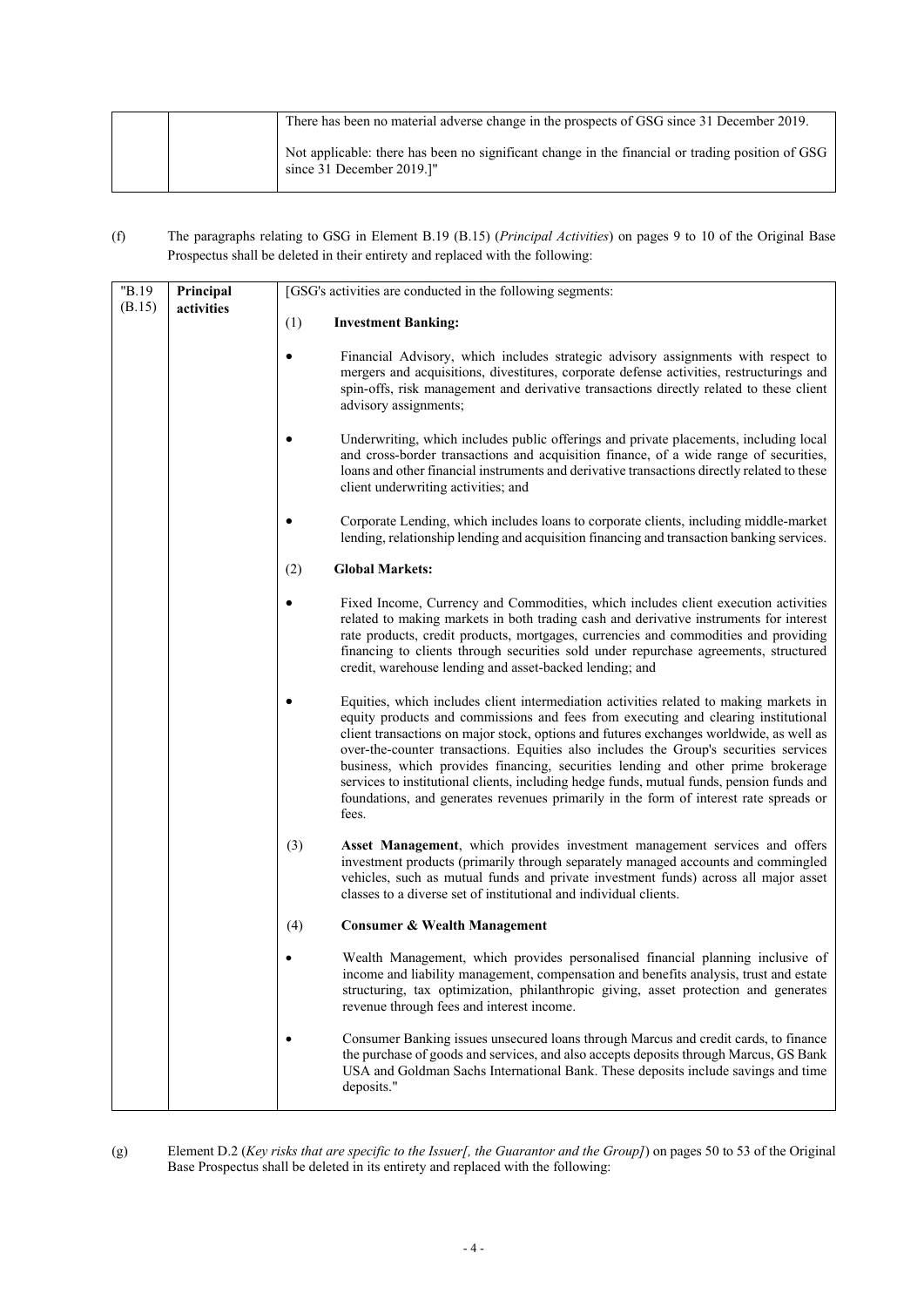| "D.2 | Key risks that<br>are specific to<br>the Issuer[, the<br><b>Guarantor and</b><br>the Group] | The payment [or delivery] of any amount due on the Securities is subject to our credit risk [as well<br>as the credit risk of the Guarantor]. The Securities are our unsecured obligations and the<br>Guarantee thereof is an unsecured obligation of the Guarantor]. [Neither] $[T]/[the]$ Securities [nor<br>the Guarantee] are [not] bank deposits, and [neither] are [not] insured or guaranteed by the UK<br>Financial Services Compensation Scheme, the Jersey Depositors Compensation Scheme, the U.S.<br>Federal Deposit Insurance Corporation, the U.S. Deposit Insurance Fund or any other government<br>or governmental or private agency or deposit protection scheme in any jurisdiction. The value of<br>and return on your Securities will be subject to our credit risk [and that of the Guarantor] and to<br>changes in the market's view of our creditworthiness [and that of the Guarantor].                           |
|------|---------------------------------------------------------------------------------------------|-------------------------------------------------------------------------------------------------------------------------------------------------------------------------------------------------------------------------------------------------------------------------------------------------------------------------------------------------------------------------------------------------------------------------------------------------------------------------------------------------------------------------------------------------------------------------------------------------------------------------------------------------------------------------------------------------------------------------------------------------------------------------------------------------------------------------------------------------------------------------------------------------------------------------------------------|
|      |                                                                                             | References in Element[s] B.12 [and B.19 (B.12)] above to the "prospects" and "financial or trading<br>position" of the Issuer [and Guarantor], are specifically to [its] [their] respective ability to meet<br>[its] [their] full payment obligations under the Securities (in the case of [GSI] [GSW] [GSFCI])<br>[or the Guarantee] (in the case of [GSG] [GSI])] in a timely manner. Material information about<br>the Issuer's [and Guarantor's respective] financial condition and prospects is included in [each of]<br>the Issuer's [and the Guarantor's] annual and interim reports. You should be aware, however, that<br>each of the key risks highlighted below could have a material adverse effect on the Issuer's [and<br>the Guarantor's] businesses, operations, financial and trading position and prospects, which, in<br>turn, could have a material adverse effect on the return investors receive on the Securities. |
|      |                                                                                             | The Issuer [and the Guarantor] [is] [are] subject to a number of key risks of the Group:                                                                                                                                                                                                                                                                                                                                                                                                                                                                                                                                                                                                                                                                                                                                                                                                                                                  |
|      |                                                                                             | The Group's businesses have been and may continue to be adversely affected by<br>conditions in the global financial markets and economic conditions generally.                                                                                                                                                                                                                                                                                                                                                                                                                                                                                                                                                                                                                                                                                                                                                                            |
|      |                                                                                             | The Group's businesses and those of its clients are subject to extensive and pervasive<br>regulation around the world.                                                                                                                                                                                                                                                                                                                                                                                                                                                                                                                                                                                                                                                                                                                                                                                                                    |
|      |                                                                                             | The Group's businesses have been and may be adversely affected by declining asset<br>values. This is particularly true for those businesses in which it has net "long" positions,<br>receives fees based on the value of assets managed, or receives or posts collateral.                                                                                                                                                                                                                                                                                                                                                                                                                                                                                                                                                                                                                                                                 |
|      |                                                                                             | The Group's businesses have been and may be adversely affected by disruptions in the<br>credit markets, including reduced access to credit and higher costs of obtaining credit.                                                                                                                                                                                                                                                                                                                                                                                                                                                                                                                                                                                                                                                                                                                                                          |
|      |                                                                                             | The Group's market-making activities have been and may be affected by changes in the<br>levels of market volatility.                                                                                                                                                                                                                                                                                                                                                                                                                                                                                                                                                                                                                                                                                                                                                                                                                      |
|      |                                                                                             | The Group's investment banking, client execution, asset management and wealth<br>management businesses have been adversely affected and may in the future be adversely<br>affected by market uncertainty or lack of confidence among investors and CEOs due to<br>general declines in economic activity and other unfavourable economic, geopolitical or<br>market conditions.                                                                                                                                                                                                                                                                                                                                                                                                                                                                                                                                                            |
|      |                                                                                             | The Group's asset management and wealth management businesses may be affected by<br>the poor investment performance of its investment products or a client preference for<br>products other than those which the Group offers or for products that generate lower<br>fees.                                                                                                                                                                                                                                                                                                                                                                                                                                                                                                                                                                                                                                                                |
|      |                                                                                             | The Group may incur losses as a result of ineffective risk management processes and<br>strategies.                                                                                                                                                                                                                                                                                                                                                                                                                                                                                                                                                                                                                                                                                                                                                                                                                                        |
|      |                                                                                             | The Group's liquidity, profitability and businesses may be adversely affected by an<br>inability to access the debt capital markets or to sell assets or by a reduction in its credit<br>ratings or by an increase in its credit spreads.                                                                                                                                                                                                                                                                                                                                                                                                                                                                                                                                                                                                                                                                                                 |
|      |                                                                                             | The Group faces enhanced risks as new business initiatives and acquisitions lead the<br>Group to engage in new activities, transact with a broader array of clients and<br>counterparties and expose the Group to new asset classes and new markets.                                                                                                                                                                                                                                                                                                                                                                                                                                                                                                                                                                                                                                                                                      |
|      |                                                                                             | A failure in the Group's operational systems or infrastructure, or those of third parties,<br>as well as human error, malfeasance or other misconduct, could impair the Group's<br>liquidity, disrupt the Group's businesses, result in the disclosure of confidential<br>information, damage the Group's reputation and cause losses.                                                                                                                                                                                                                                                                                                                                                                                                                                                                                                                                                                                                    |
|      |                                                                                             | A failure to protect the Group's computer systems, networks and information, and the<br>Group's clients' information, against cyber attacks and similar threats could impair the                                                                                                                                                                                                                                                                                                                                                                                                                                                                                                                                                                                                                                                                                                                                                          |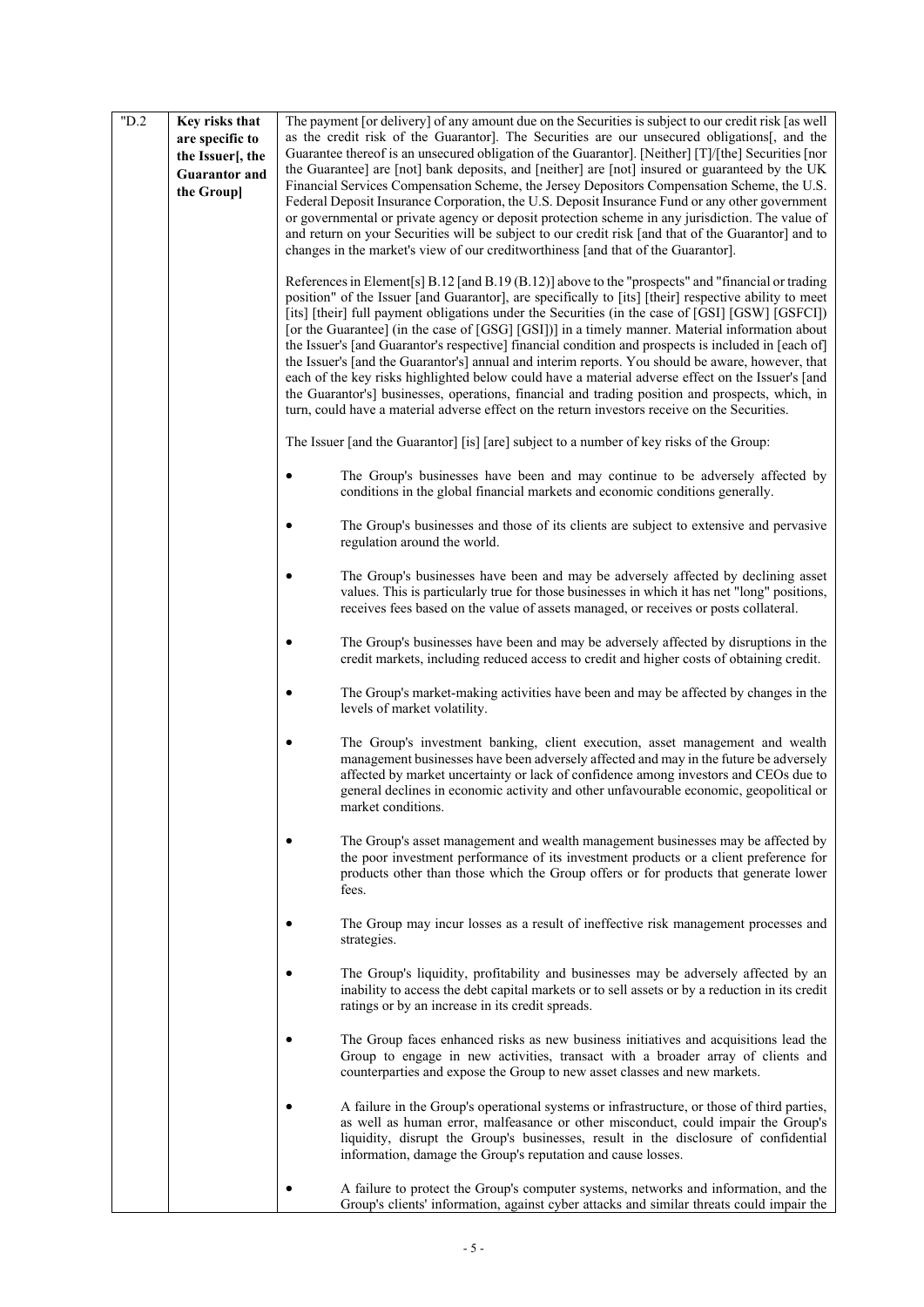|  |   | Group's ability to conduct the Group's businesses, result in the disclosure, theft or<br>destruction of confidential information, damage the Group's reputation and cause losses.                                                                                                            |
|--|---|----------------------------------------------------------------------------------------------------------------------------------------------------------------------------------------------------------------------------------------------------------------------------------------------|
|  |   | The Group's businesses, profitability and liquidity may be adversely affected by Brexit.                                                                                                                                                                                                     |
|  |   | The Group's businesses, profitability and liquidity may be adversely affected by<br>deterioration in the credit quality of, or defaults by, third parties who owe the Group<br>money, securities or other assets or whose securities or obligations it holds.                                |
|  |   | Concentration of risk increases the potential for significant losses in the Group's market-<br>making, underwriting, investing and financing activities.                                                                                                                                     |
|  |   | The financial services industry is both highly competitive and interrelated.                                                                                                                                                                                                                 |
|  | ٠ | A failure to appropriately identify and address potential conflicts of interest could<br>adversely affect the Group's businesses.                                                                                                                                                            |
|  |   | The Group's results have been and may in the future be adversely affected by the<br>composition of its client base.                                                                                                                                                                          |
|  |   | Derivative transactions and delayed settlements may expose the Group to unexpected<br>risk and potential losses.                                                                                                                                                                             |
|  |   | Certain of the Group's businesses, funding and financial products may be adversely<br>affected by changes in or the discontinuance of Interbank Offered Rates (IBORs), in<br>particular LIBOR.                                                                                               |
|  |   | Certain of the Group's businesses and its funding may be adversely affected by changes<br>in other reference rates, currencies, indexes, baskets or ETFs to which products the<br>Group offers or funding that the Group raises are linked.                                                  |
|  |   | The Group's businesses may be adversely affected if it is unable to hire and retain<br>qualified employees.                                                                                                                                                                                  |
|  |   | The Group may be adversely affected by increased governmental and regulatory<br>scrutiny or negative publicity.                                                                                                                                                                              |
|  |   | Substantial civil or criminal liability or significant regulatory action against the Group<br>could have material adverse financial effects or cause significant reputational harm,<br>which in turn could seriously harm the Group's business prospects.                                    |
|  |   | [GSG is a holding company and is dependent for liquidity on payments from its<br>subsidiaries, many of which are subject to restrictions.]                                                                                                                                                   |
|  |   | The application of regulatory strategies and requirements in the U.S. and non-U.S.<br>jurisdictions to facilitate the orderly resolution of large financial institutions could create<br>greater risk of loss for GSG's security holders.]                                                   |
|  |   | The application of GSG's proposed resolution strategy could result in greater losses for<br>GSG's security holders.]                                                                                                                                                                         |
|  |   | The growth of electronic trading and the introduction of new trading technology may<br>adversely affect the Group's business and may increase competition.                                                                                                                                   |
|  |   | In conducting its businesses around the world, the Group is subject to political,<br>economic, legal, operational and other risks that are inherent in operating in many<br>countries.                                                                                                       |
|  |   | The Group's commodities activities, particularly its physical commodities activities,<br>subject the Group to extensive regulation and involve certain potential risks, including<br>environmental, reputational and other risks that may expose it to significant liabilities<br>and costs. |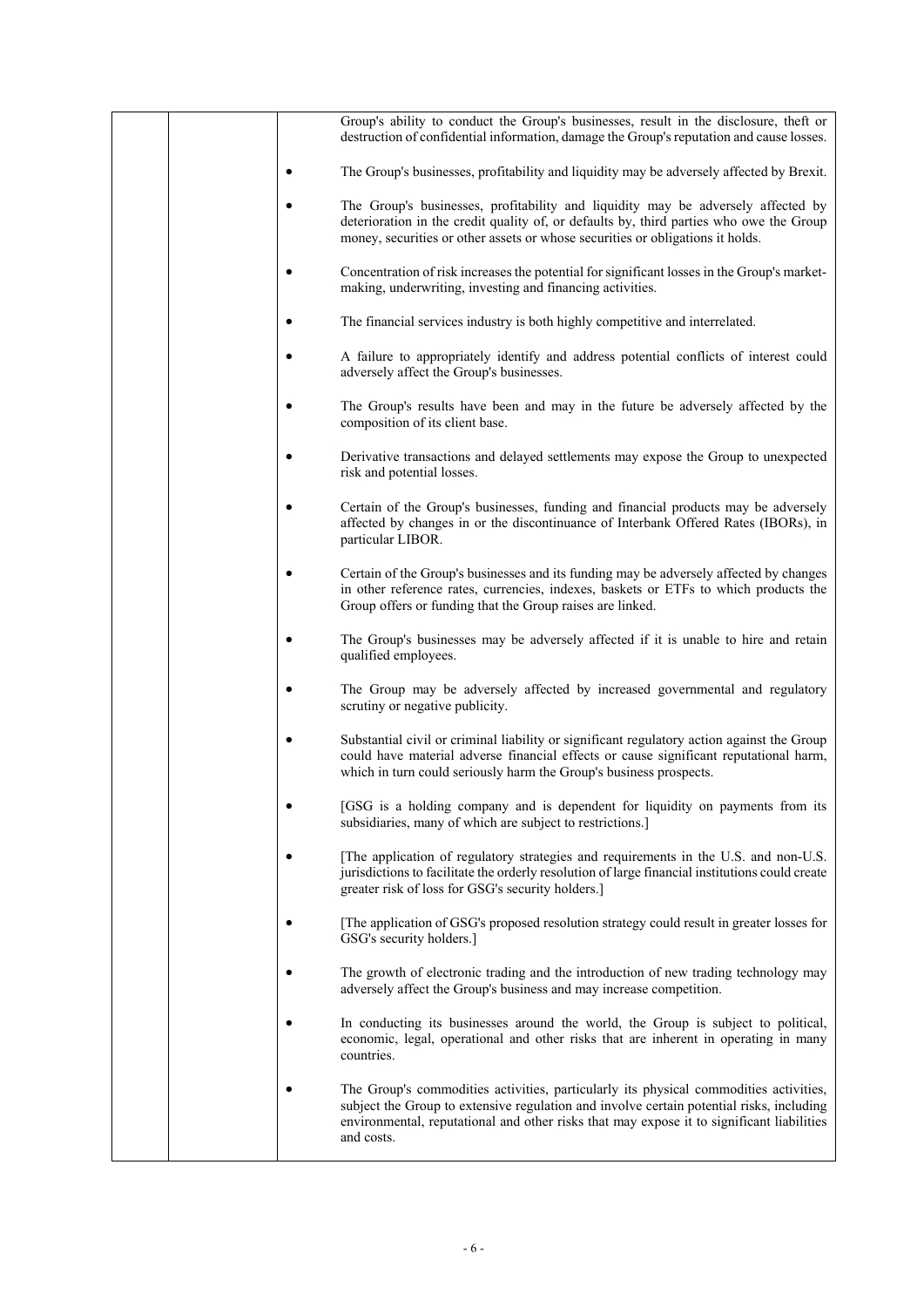|  | The Group may incur losses as a result of unforeseen or catastrophic events, including<br>the emergence of a pandemic, terrorist attacks, extreme weather events or other natural<br>disasters.                          |
|--|--------------------------------------------------------------------------------------------------------------------------------------------------------------------------------------------------------------------------|
|  | Climate change concerns could disrupt our businesses, affect client activity levels and<br>creditworthiness and damage the Group's reputation.                                                                           |
|  | [GSW does not carry out any operating business activity other than issuing securities<br>and is largely reliant on payment obligations owed to it by its affiliates to fund its<br>obligations under the Securities.     |
|  | [GSFCI does not carry out any operating business activity other than issuing securities<br>and is largely reliant on payment obligations owed to it by its affiliates to fund its<br>obligations under the Securities.]" |

#### **Amendments to the Base Prospectus**

The Base Prospectus, as supplemented prior to this Prospectus Supplement, is amended and supplemented as follows:

### 1. **Amendments to the section entitled "Important Notices"**

The information in the section entitled "Important Notices" of the Base Prospectus is amended and supplemented by deleting the fifth and sixth paragraphs on page iv of the Original Base Prospectus in its entirety and replacing it with the following:

"**Important EEA and UK Retail Investors:** If the Final Terms in respect of any Securities include a legend entitled "Prohibition of Sales to EEA and UK Retail Investors", the Securities are not intended to be offered, sold or otherwise made available to and should not be offered, sold or otherwise made available to any retail investor in the European Economic Area ("**EEA**") or the United Kingdom. For these purposes, a retail investor means a person who is one (or more) of: (i) a retail client as defined in point (11) of Article 4(1) of Directive 2014/65/EU (as amended, "**MiFID II**"); (ii) a customer within the meaning of Directive 2016/97/EU (as amended, "**Insurance Distribution Directive**"), where that customer would not qualify as a professional client as defined in point (10) of Article 4(1) of MiFID II; or (iii) not a qualified investor as defined in the Prospectus Directive. Consequently no key information document required by Regulation (EU) No 1286/2014 (as amended, the "**PRIIPs Regulation**") for offering or selling the Securities or otherwise making them available to retail investors in the EEA or the United Kingdom has been prepared and therefore offering or selling the Securities or otherwise making them available to any retail investor in the EEA or the United Kingdom may be unlawful under the PRIIPs Regulation.

Notwithstanding the above paragraph, in the case where the Final Terms in respect of any Securities include a legend entitled "Prohibition of Sales to EEA and UK Retail Investors" but where the Issuer subsequently prepares and publishes a key information document under the PRIIPs Regulation in respect of such Securities, then following such publication, the prohibition on the offering, sale or otherwise making available the Securities to a retail investor in the EEA or the United Kingdom as described in the above paragraph and in such legend shall no longer apply."

#### 2. **Amendments to the section entitled "Documents Incorporated by Reference"**

The information in the section entitled "Documents Incorporated by Reference" is amended and supplemented by:

(a) deleting sub-section 2 entitled "Goldman Sachs & Co Wertpapier GmbH" on page 148 of the Original Base Prospectus in its entirety and replacing it with the following:

## **"2. Goldman Sachs & Co Wertpapier GmbH**

The following documents, which have previously been published and have been filed with the CSSF shall be deemed to be incorporated in, and to form part of, this Base Prospectus:

(a) The German language version of the (i) Financial Statements for the period ending 31 December 2019 and the Management Report for the Financial Year 2019 and (ii) Auditors' Report thereon (together with, in each case, an unofficial English translation thereof, for which GSW accepts responsibility) ("**GSW's 2019 Financial Statements"**);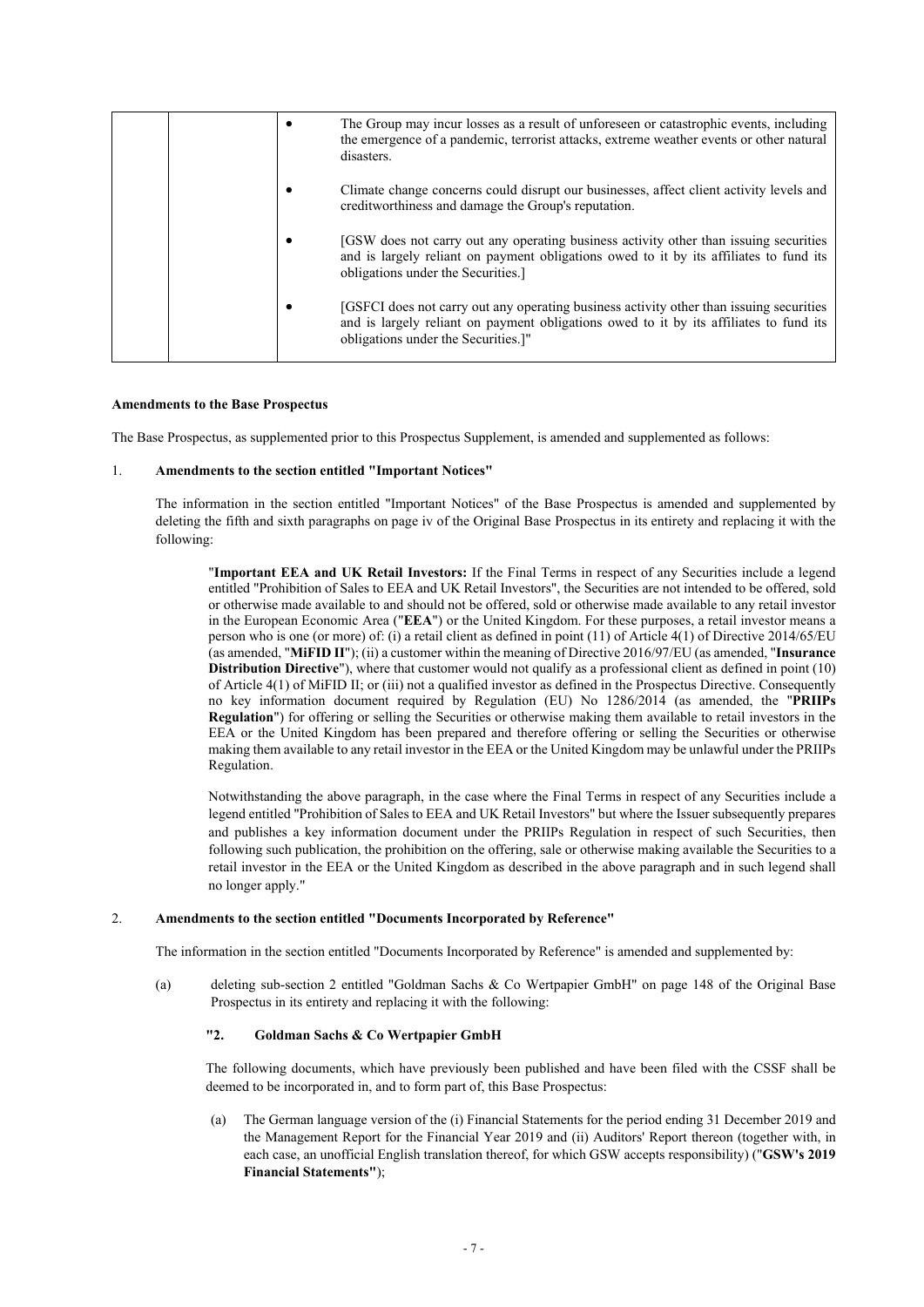- (b) The German language version of the unaudited half yearly financial statements and interim management report for the period ended 30 June 2019 (together with, an unofficial English translation thereof, for which GSW accepts responsibility ("**GSW's 2019 Interim Financial Statements**");
- (c) The German language version of the (i) Financial Statements for the period ending 31 December 2018 and the Management Report for the Financial Year 2018 and (ii) Auditors' Report thereon (together with, in each case, an unofficial English translation thereof, for which GSW accepts responsibility) ("**GSW's 2018 Financial Statements**"); and
- (d) The German language version of the (i) Financial Statements for the period ending 31 December 2017 and the Management Report for the Financial Year 2017 and (ii) Auditors' Report thereon (together with, in each case, an unofficial English translation thereof, for which GSW accepts responsibility) ("**GSW's 2017 Financial Statements**").

#### **GSW Information in the Financial Statements GSW's 2019 Financial Statements\* GSW's 2019 Interim Financial Statements\* GSW's 2018 Financial Statements\* GSW's 2017 Financial Statements\*** Balance Sheet p. 11 p. 5 p. 11 p. 11 p. 11 Profit and Loss Account/Income Statement p. 13 p. 6 p. 13 p. 13 Cash Flow Statement p. 23 p. 15 p. 25 p. 25 Notes to the Financial Statements p. 15-20 pp. 7-13 pp. 15-21 pp. 15-21 Independent Auditors' Report p. 25-30 N/A pp. 27-32 pp. 27-29 Statement of Changes in Equity p. 21 p. 14 p. 23 p. 23

#### **Cross-Reference List**

\* The page numbers referenced above in relation to GSW's 2019 Financial Statements, GSW's 2019 Interim Financial Statements, GSW's 2018 Financial Statements and GSW's 2017 Financial Statements relate to the order in which the pages appear in the PDF version of such document.

Only the German language versions of GSW's 2019 Financial Statements, GSW's 2019 Interim Financial Statements, GSW's 2018 Financial Statements and GSW's 2017 Financial Statements relating to GSW are legally binding. The page references above refer to the English language versions of GSW's 2019 Financial Statements, GSW's 2019 Interim Financial Statements, GSW's 2018 Financial Statements and GSW's 2017 Financial Statements.

Any information included in the documents incorporated by reference that is not included in the cross-reference list is considered to be additional information and is not required by the relevant schedules of the Prospectus Regulation."; and

(b) deleting sub-section 4 entitled "The Goldman Sachs Group, Inc." on pages 149 to 151 of the Original Base Prospectus in its entirety and replacing it with the following:

## "**4. The Goldman Sachs Group, Inc.**

GSG files documents and information with the SEC. The following documents, which have previously been published and filed with the SEC, shall be deemed to be incorporated by reference in, and to form part of, this Base Prospectus:

(a) The Annual Report on Form 10-K for the fiscal year ended 31 December 2019 of The Goldman Sachs Group, Inc. ("**GSG's 2019 Form 10-K**"), containing financial statements relating to the fiscal years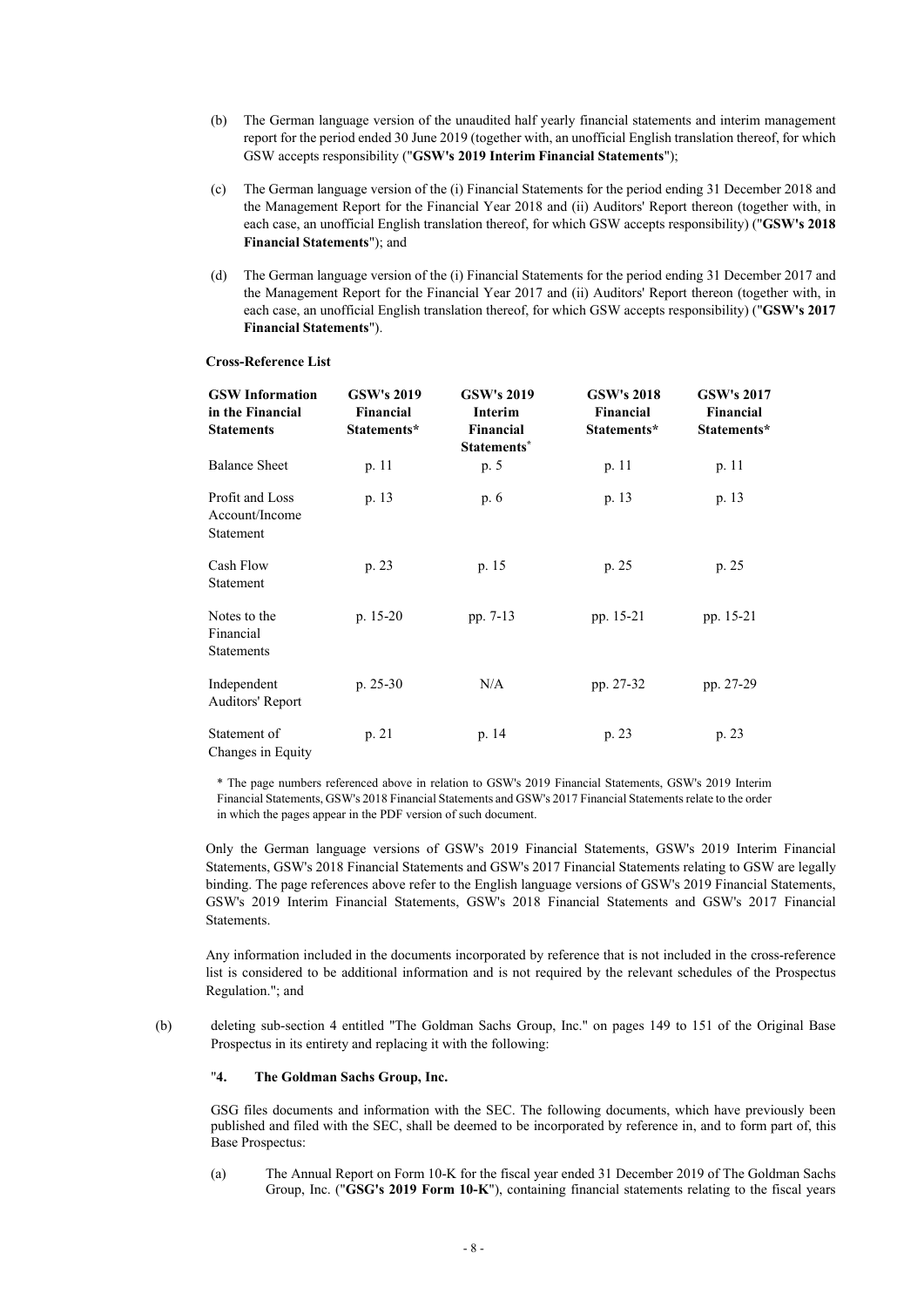ended 31 December 2019, 31 December 2018 and 31 December 2017, including Exhibit 21.1, as filed with the U.S. Securities and Exchange Commission on 21 February 2020;

- (b) The Current Report on Form 8-K dated 15 January 2020 of The Goldman Sachs Group Inc ("**GSG's 15 January 2020 Form 8-K**"), including Exhibit 99.1 ("**Exhibit 99.1 to GSG's 15 January 2020 Form 8-K")** as filed with the SEC on 15 January 2020;
- (c) The Quarterly Report on Form 10-Q for the third fiscal quarter ended 30 September 2019 of The Goldman Sachs Group, Inc. ("**GSG's 2019 Third Quarter Form 10-Q**"), as filed with the SEC on 31 October 2019;
- (d) The Current Report on Form 8-K dated 15 October 2019 of The Goldman Sachs Group, Inc. ("**GSG's 15 October 2019 Form 8-K**"), including Exhibit 99.1 ("**Exhibit 99.1 to GSG's 15 October 2019 Form 8-K**") as published by the SEC on 15 October 2019
- (e) The Quarterly Report on Form 10-Q for the second fiscal quarter ended 30 June 2019 of the Goldman Sachs Group, Inc. ("**GSG's 2019 Second Quarter Form 10-Q**"), as filed with the SEC on 5 August 2019;
- (f) The Current Report on Form 8-K dated 16 July 2019 of The Goldman Sachs Group, Inc. ("**GSG's 16 July 2019 Form 8-K**"), including Exhibit 99.1 ("**Exhibit 99.1 to GSG's 16 July 2019 Form 8-K**") as published by the SEC on 16 July 2019;
- (g) The Quarterly Report on Form 10-Q for the first fiscal quarter ended 31 March 2019 of the Goldman Sachs Group, Inc. ("**GSG's 2019 First Quarter Form 10-Q**"), as filed with the SEC on 3 May 2019;
- (h) The Annual Report on Form 10-K for the fiscal year ended 31 December 2018 of The Goldman Sachs Group, Inc. ("**GSG's 2018 Form 10-K**"), containing financial statements relating to the fiscal years ended 31 December 2018, 31 December 2017 and 31 December 2016, including Exhibit 21.1, as filed with the U.S. Securities and Exchange Commission on 26 February 2019; and
- (i) The Proxy Statement relating to GSG's 2019 Annual Meeting of Shareholders on 2 May 2019 ("**GSG's 2019 Proxy Statement**"), as filed with the SEC on 22 March 2019.

The following table indicates where information required by the Prospectus Regulation is to be disclosed in, and incorporated by reference into, this Base Prospectus can be found in the documents referred to above:

| <b>Information required by the Prospectus Regulation</b>                                                                                                                  | Document/Location                                                   |
|---------------------------------------------------------------------------------------------------------------------------------------------------------------------------|---------------------------------------------------------------------|
| Selected financial information for the fiscal years ended 31<br>December 2019, 31 December 2018, 31 December 2017 (Annex<br>IV, Section 3.1 of the Prospectus Regulation) | GSG's 2019 Form 10-K (p. 199)                                       |
| Risk factors relating to GSG (Annex IV, Section 4 of the<br>Prospectus Regulation)                                                                                        | GSG's 2019 Form 10-K (pp. 23-44)                                    |
| <b>Information about GSG</b>                                                                                                                                              |                                                                     |
| History and development of the company (Annex IV, Section 5.1<br>of the Prospectus Regulation)                                                                            | GSG's 2019 Form 10-K (p. 1)                                         |
| Investments (Annex IV, Section 5.2 of the Prospectus Regulation)                                                                                                          | GSG's 2019 Form 10-K (pp. 65-68, 75-77,<br>82-86, 138-139, 165-169) |
| <b>Business overview</b>                                                                                                                                                  |                                                                     |
| GSG's principal activities (Annex IV, Section 6.1 of the GSG's 2019 Form 10-K (pp. 1-5, 109)<br>Prospectus Regulation)                                                    |                                                                     |
| GSG's principal markets (Annex IV, Section 6.2 of the Prospectus<br><i>Regulation</i> )                                                                                   | GSG's 2019 Form 10-K (pp. 1-7, 45, 47,<br>184)                      |
| Organisational Structure (Annex IV, Section 7 of the Prospectus<br>Regulation)                                                                                            | GSG's 2019 Form 10-K (pp. 40, Exhibit<br>21.1)                      |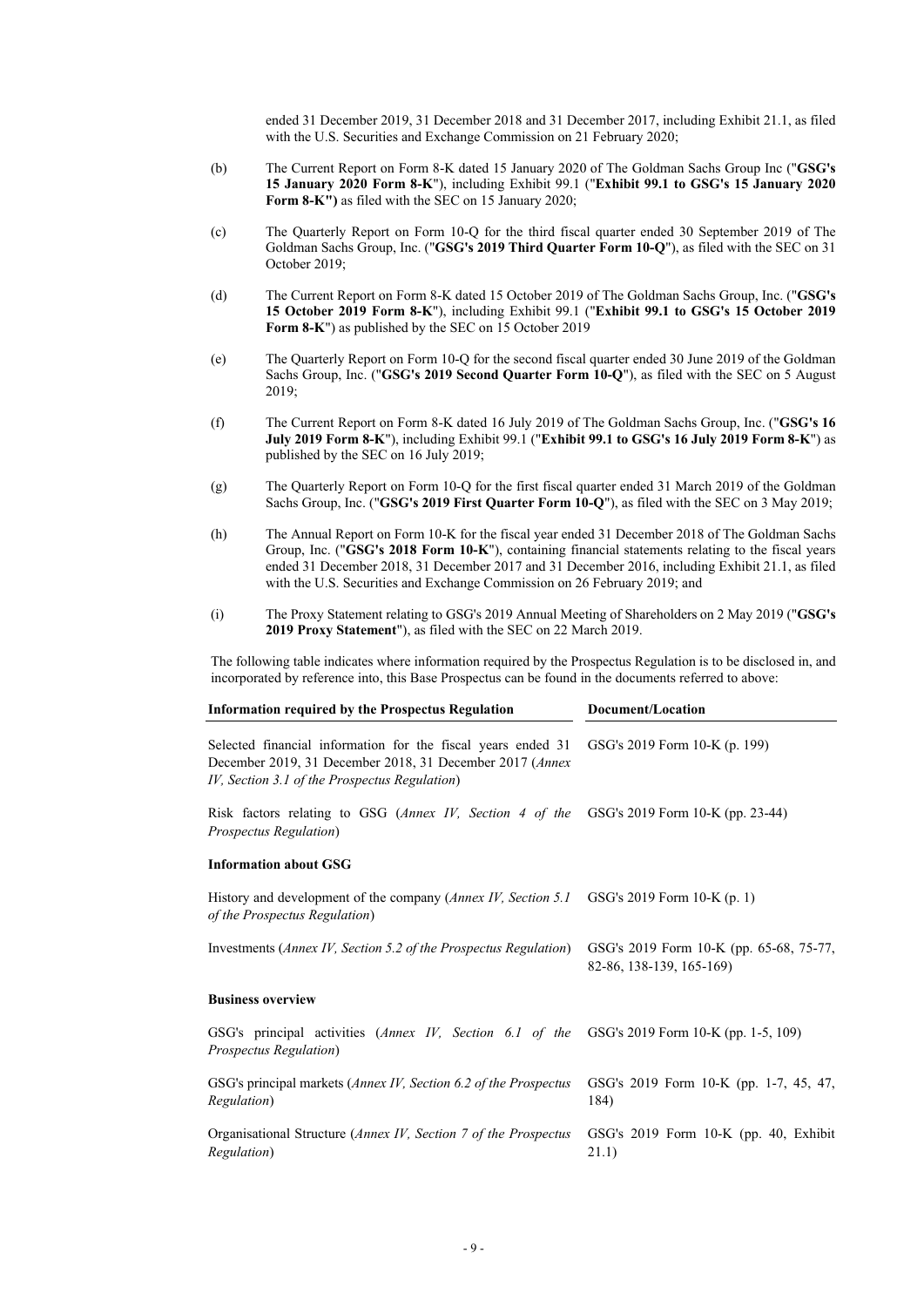| Trend information (Annex IV, Section 8 of the Prospectus<br>Regulation)                                                                                                                      | GSG's 2019 Form 10-K (pp. 46-101)                           |
|----------------------------------------------------------------------------------------------------------------------------------------------------------------------------------------------|-------------------------------------------------------------|
| Administrative, management and supervisory bodies, including<br>conflicts of interest (Annex IV, Section 10 of the Prospectus<br>Regulation)                                                 | GSG's 2019 Proxy Statement (pp. 1, 6-8, 12-<br>$33, 81-84)$ |
|                                                                                                                                                                                              | GSG's 2019 Form 10-K (p. 46-101)                            |
| Audit committee (Annex IV, Section 11.1 of the Prospectus<br>Regulation)                                                                                                                     | GSG's 2019 Proxy Statement (pp. 21, 75-77)                  |
| Beneficial owners of more than five per cent. (Annex IV, Section<br>12 of the Prospectus Regulation)                                                                                         | GSG's 2019 Proxy Statement (p. 87)                          |
| <b>Financial information</b>                                                                                                                                                                 |                                                             |
| Audited historical financial information for the fiscal years ended<br>31 December 2019, 31 December 2018 and 31 December 2017<br>(Annex IV, Section 13.1-13.4 of the Prospectus Regulation) | GSG's 2019 Form 10-K (pp. 105-203)                          |
| Audit report (Annex IV, Section 13.1 of the Prospectus<br>Regulation)                                                                                                                        | GSG's 2019 Form 10-K (p. 103-104)                           |
| Balance sheet (Annex IV, Section 13.1 of the Prospectus<br>Regulation)                                                                                                                       | GSG's 2019 Form 10-K (p. 106)                               |
| Income statement (Annex IV, Section 13.1 of the<br>Prospectus Regulation)                                                                                                                    | GSG's 2019 Form 10-K (p. 105)                               |
| Cash flow statement (Annex IV, Section 13.1 of the<br>Prospectus Regulation)                                                                                                                 | GSG's 2019 Form 10-K (p. 108)                               |
| Accounting policies and explanatory notes (Annex IV,<br>Section 13.1 of the Prospectus Regulation)                                                                                           | GSG's 2019 Form 10-K (pp. 47-50, 109-<br>203)               |
| Legal and arbitration proceedings (Annex IV, Section 13.6 of the<br>Prospectus Regulation)                                                                                                   | GSG's 2019 Form 10-K (pp. 45, 185-193)                      |

### **Additional information**

Share capital (*Annex IV, Section 14.1 of the Prospectus*  GSG's 2019 Form 10-K (pp. 107, 169-171) *Regulation*)

Any information included in the documents incorporated by reference that is not included in the cross-reference list is not incorporated by reference and is therefore not relevant to an investor (meaning that it is not necessary information to be included in the Base Prospectus pursuant to Article 6(1) of the Prospectus Regulation and is not otherwise required to be included under the relevant schedules of Commission Regulation (EC) No 809/2004, as amended (the "**Prospectus Regulation**")."

## 3. **Amendments to the section entitled "Commonly Asked Questions"**

The information in paragraph (f) under the heading "Who can purchase Securities under this Programme?" on page 160 of the Original Base Prospectus is amended and supplemented by deleting it in its entirety and replacing it with the following:

"(f) If the Final Terms in respect of any Securities specifies "Prohibition of Sales to EEA and UK Retail Investors" to be "Applicable", then the Securities may not be made available to any retail investor in the European Economic Area and the United Kingdom. If the Final Terms in respect of any Securities specifies "Prohibition of Sales to EEA and UK Retail Investors" to be "Not Applicable" in respect of a specified time period, then the Securities may not be made available to any retail investor in the European Economic Area and the United Kingdom unless a key information document required by Regulation (EU) No 1286/2014 (as amended, the "**PRIIPs Regulation**") has been prepared."

## 4. **Amendments to the section entitled "Form of Final Terms (Instruments)"**

The information in the section entitled "Form of Final Terms (Instruments)" is amended and supplemented by: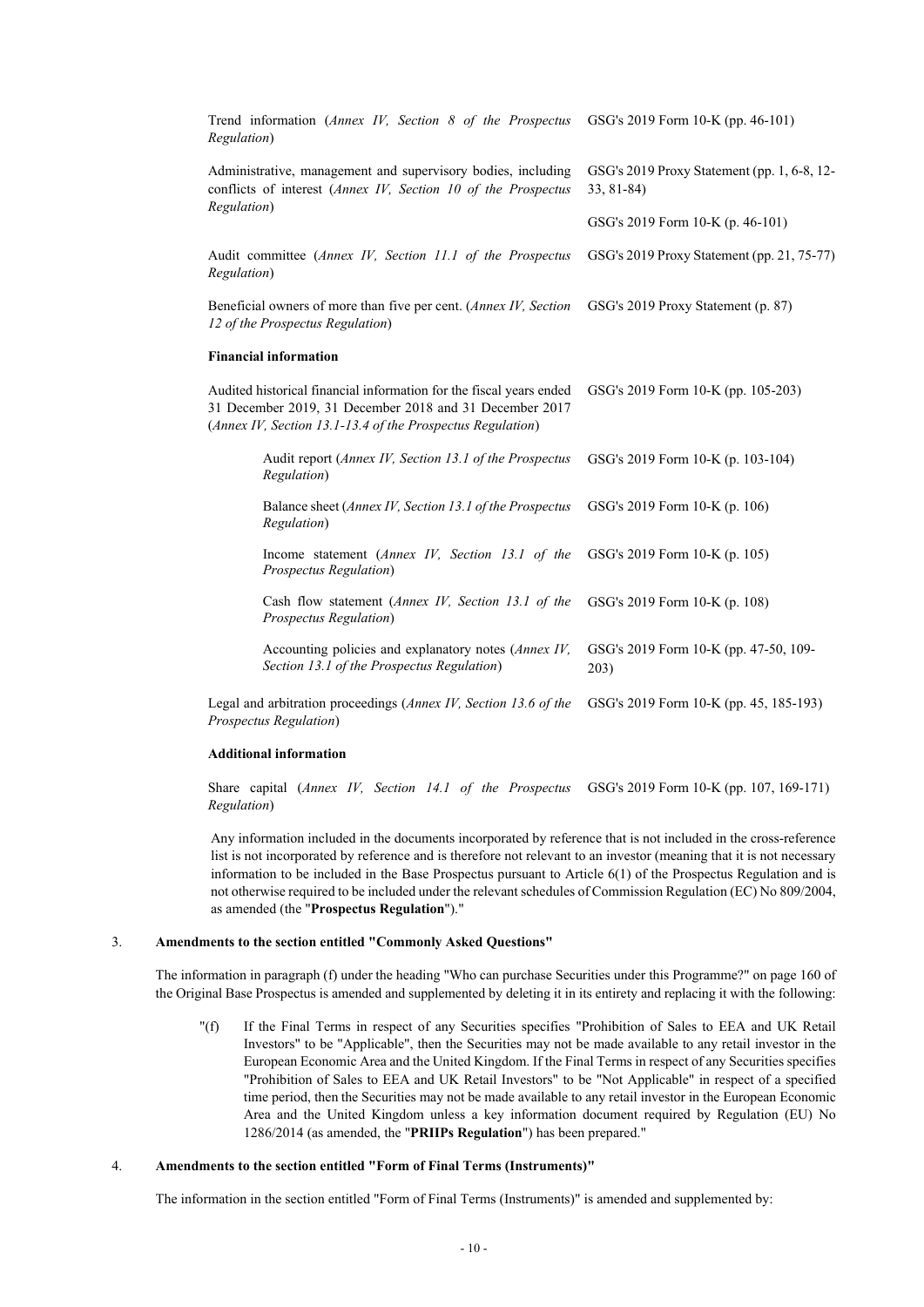(a) deleting the legend beginning "[Include if applicable: PROHIBITION OF SALES TO EEA RETAIL INVESTORS" on page 575 of the Original Base Prospectus in its entirety and replacing it with the following:

"[*Include if applicable*: **PROHIBITION OF SALES TO EEA AND UK RETAIL INVESTORS**: The Securities are not intended to be offered, sold or otherwise made available to and should not be offered, sold or otherwise made available to any retail investor in the European Economic Area ("**EEA**") or the United Kingdom. For these purposes, a retail investor means a person who is one (or more) of: (i) a retail client as defined in point (11) of Article 4(1) of Directive 2014/65/EU (as amended, "**MiFID II**"); (ii) a customer within the meaning of Directive 2016/97/EU (as amended, "**Insurance Distribution Directive**"), where that customer would not qualify as a professional client as defined in point (10) of Article 4(1) of MiFID II; or (iii) not a qualified investor as defined in Directive 2003/71/EC (as amended or superseded) (the "**Prospectus Directive**"). Consequently no key information document required by Regulation (EU) No 1286/2014 (as amended, the "**PRIIPs Regulation**") for offering or selling the Securities or otherwise making them available to retail investors in the EEA or the United Kingdom has been prepared and therefore offering or selling the Securities or otherwise making them available to any retail investor in the EEA or the United Kingdom may be unlawful under the PRIIPs Regulation. Notwithstanding the above, if the Issuer subsequently prepares and publishes a key information document under the PRIIPs Regulation in respect of the Securities, then the prohibition on the offering, sale or otherwise making available the Securities to a retail investor in the EEA or the United Kingdom as described above shall no longer apply.]" and

- (b) deleting the line item 75 entitled "Prohibition of Sales to EEA Retail Investors" on page 653 of the Original Base Prospectus in its entirety and replacing it with the following:
	- "75. **[Prohibition of Sales to EEA and UK Retail**  [Applicable] / [Not Applicable]]" **Investors:**

## 5. **Amendments to the section entitled "Form of Final Terms (Notes)"**

The information in the section entitled "Form of Final Terms (Notes)" is amended and supplemented by:

(a) deleting the legend beginning "[Include if applicable: PROHIBITION OF SALES TO EEA RETAIL INVESTORS" on page 666 of the Original Base Prospectus in its entirety and replacing it with the following:

"[*Include if applicable*: **PROHIBITION OF SALES TO EEA AND UK RETAIL INVESTORS**: The Securities are not intended to be offered, sold or otherwise made available to and should not be offered, sold or otherwise made available to any retail investor in the European Economic Area ("**EEA**") or the United Kingdom. For these purposes, a retail investor means a person who is one (or more) of: (i) a retail client as defined in point (11) of Article 4(1) of Directive 2014/65/EU (as amended, "**MiFID II**"); (ii) a customer within the meaning of Directive 2016/97/EU (as amended, "**Insurance Distribution Directive**"), where that customer would not qualify as a professional client as defined in point (10) of Article 4(1) of MiFID II; or (iii) not a qualified investor as defined in Directive 2003/71/EC (as amended or superseded) (the "**Prospectus Directive**"). Consequently no key information document required by Regulation (EU) No 1286/2014 (as amended, the "**PRIIPs Regulation**") for offering or selling the Securities or otherwise making them available to retail investors in the EEA or the United Kingdom has been prepared and therefore offering or selling the Securities or otherwise making them available to any retail investor in the EEA or the United Kingdom may be unlawful under the PRIIPs Regulation. Notwithstanding the above, if the Issuer subsequently prepares and publishes a key information document under the PRIIPs Regulation in respect of the Securities, then the prohibition on the offering, sale or otherwise making available the Securities to a retail investor in the EEA or the United Kingdom as described above shall no longer apply.]" and

- (b) deleting the line item 72 entitled "Prohibition of Sales to EEA Retail Investors" on page 743 of the Original Base Prospectus in its entirety and replacing it with the following:
	- "72. **[Prohibition of Sales to EEA and UK Retail**  [Applicable] / [Not Applicable]]" **Investors:**

#### 6. **Amendments to the section entitled "Goldman Sachs & Co Wertpapier GmbH"**

The information in the section entitled "Goldman Sachs & Co Wertpapier GmbH" is amended and supplemented:

(a) by deleting the sub-section entitled "History and Development of Goldman, Sachs & Co. Wertpapier GmbH", on page 807 of the Original Base Prospectus and replacing it with the following:

#### "**History and Development of Goldman, Sachs & Co. Wertpapier GmbH**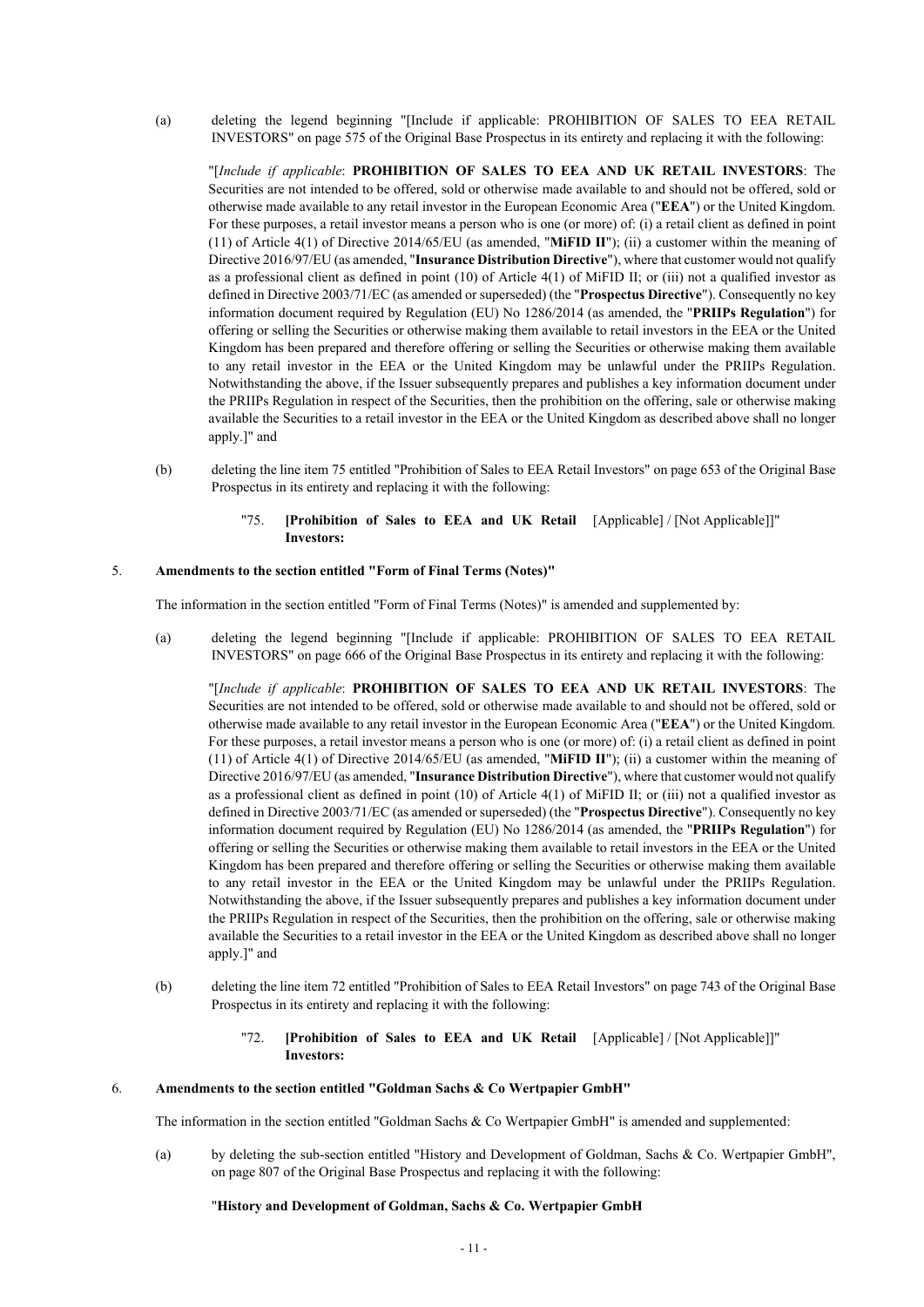Goldman, Sachs & Co. Wertpapier GmbH ("**GSW**") was established by means of a notarial deed dated 6 November 1991 for an indefinite period. GSW is a company with limited liability (*Gesellschaft mit beschränkter Haftung*) incorporated under the laws of Germany. It has its seat in Frankfurt am Main and has been registered under the number HRB 34439 in the commercial register of the local court of Frankfurt am Main since 27 November 1991.

The business address and telephone number of GSW are:

Goldman, Sachs & Co. Wertpapier GmbH Marienturm Taunusanlage 9-10 60329 Frankfurt am Main Germany Telephone: +49 69 7532 1111.";

(b) by deleting the sub-section entitled "Organisational Structure", on page 807 of the Original Base Prospectus and replacing it with the following:

#### "**Organisational Structure**

GSW is a wholly-owned subsidiary of The Goldman Sachs Group, Inc. ("**GSG**"). GSG, together with its affiliated companies, is a leading international investment bank. Through its offices in the USA and the leading financial centres of the world, GSG is active in the financial services industry, divided into the segments (i) Investment Banking which includes advice with respect to mergers and acquisitions, divestitures, restructurings and spinoffs as well as public offerings and private placements of a wide range of securities and other financial instruments and also corporate lending, (ii) Global Markets which includes client execution activities related to making markets in credit products, interest rate products, mortgages, currencies, commodities and shares, (iii) Asset Management which includes in particular investments (directly and indirectly through funds) and loans in various asset classes as well as investments by Goldman Sachs in consolidated investment entities and (iv) Consumer & Wealth Management.

The share capital of GSW amounts to EUR 51,129.19 and has been paid in full. All shares are held by GSG whereby GSW is dependent on the strategic and operational decisions made by GSG."

(c) by deleting the sub-section entitled "Trend Information", on pages 807 to 808 of the Original Base Prospectus and replacing it with the following:

#### "**Trend Information**

GSW's management is targeting a continued strong increase in issuance activity. This is due to increased client demand in warrants and structured products, particularly in the German market, as well as additional distribution channels by GSI. Furthermore it is expected that in a volatile market there will be a multitude of follow-up issuances in the area of turbo warrants, mini-futures and bonus certificates. Previously implemented enhancements to the issuance process allow the issuance of new warrants and certificates to be almost fully automated. GSW is not expected to be directly impacted by the UK's exit from the European Union as it could continue to engage with affiliates as it does today."

(d) by deleting the sub-section entitled "Management", on page 808 of the Original Base Prospectus and replacing it with the following:

#### "**Management**

The managing director (*Geschäftsführer*) of GSW is Michael Schmitz.

Michael Schmitz is Managing Director at GSI, Frankfurt branch (*Zweigniederlassung Frankfurt*).

GSW may be represented by a managing director jointly with another managing director or jointly with a holder of general commercial power of representation (Prokurist) or jointly by two holders of general commercial power of representation (Prokuristen). The managing directors are exempt from the restrictions of Section 181 of the German Civil Code (Bürgerliches Gesetzbuch) and can be reached via the business address of GSW at Marienturm, Taunusanlage, 9-10, 60329 Frankfurt am Main, Germany, telephone +49 69 7532 1111.

There are no potential conflicts of interest between the obligations of Michael Schmitz with regard to Goldman, Sachs & Co. Wertpapier GmbH and his obligations deriving from such activities performed outside Goldman, Sachs & Co. Wertpapier GmbH as well as his private interests.

GSW has neither an advisory board nor a supervisory board.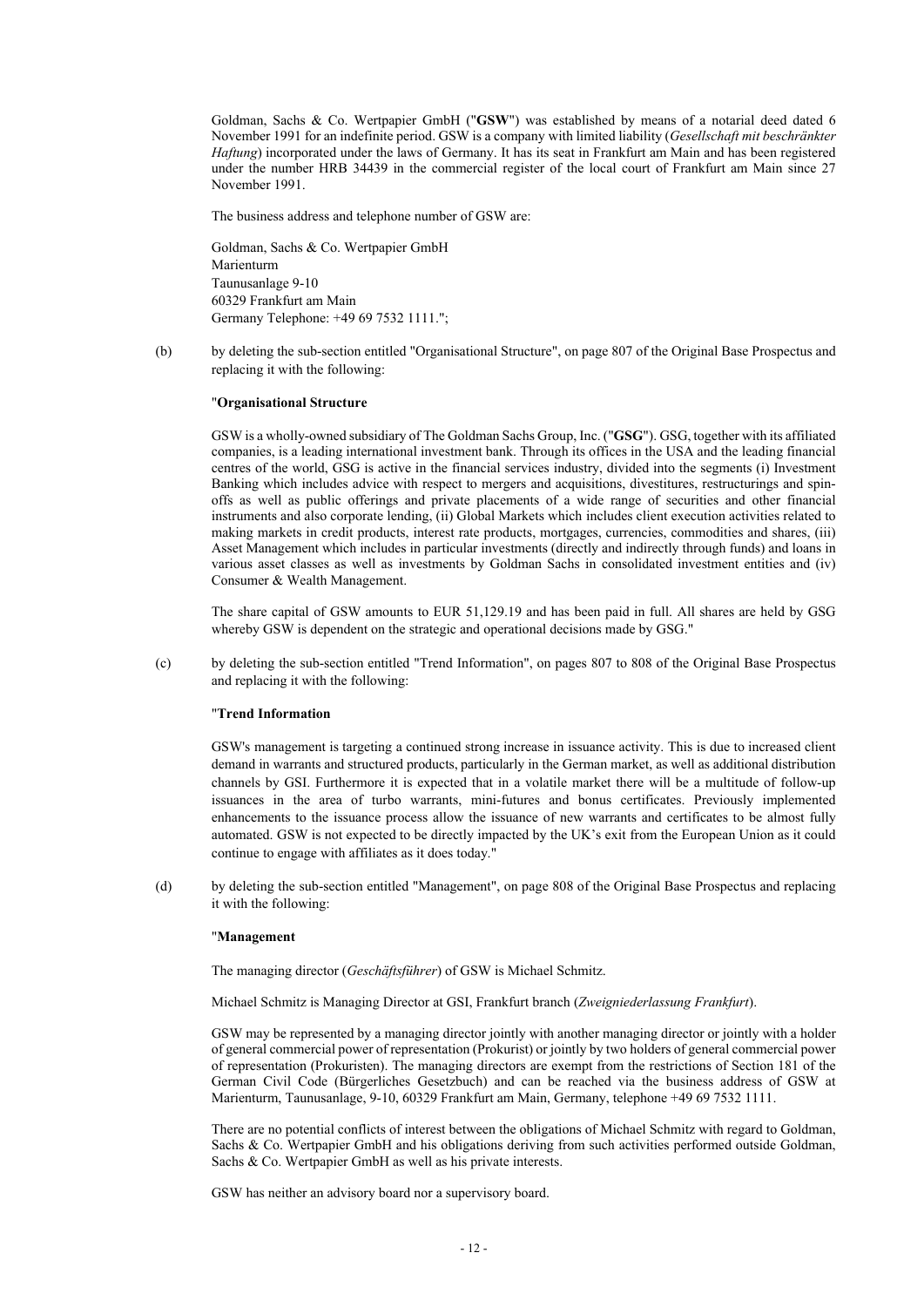GSW has an audit committee (*Prüfungsausschuss*) in accordance with section 324 of the German Commercial Code (*Handelsgesetzbuch*). The members of the audit committee (*Prüfungsausschuss*) are Dr. Matthias Bock, Michael Bartsch and Michael Holmes. The main tasks of the audit committee (*Prüfungsausschuss*) are the supervision of the legality and usefulness of the accounting and the accounting processes as well as the effectiveness of the internal control system and the risk management system. It also supervises the effectiveness of the internal audit department.

The German Corporate Governance Code is not applicable to GSW. The Corporate Governance Code is not mandatory for companies which are not listed on stock exchanges. GSW does not apply the Corporate Governance Code on a voluntary basis."

(e) by deleting the sub-section entitled "Selected Financial Information", on pages 808 to 809 of the Original Base Prospectus and replacing it with the following:

#### "**Selected Financial Information**

The selected financial information set out below has been extracted from (as applicable) (i) GSW's 2019 Financial Statements, which have been audited by PricewaterhouseCoopers GmbH Wirtschaftsprüfungsgesellschaft ("**PwC GmbH**") and on which PwC GmbH issued an unqualified audit report, and (ii) GSW's 2018 Financial Statements, which have been audited by PwC GmbH and on which PwC GmbH issued an unqualified audit report.

GSW's 2019 Financial Statements, GSW's 2018 Financial Statements are incorporated by reference into this Base Prospectus. The financial information presented below should be read in conjunction with the financial statements included in such documents, the notes thereto and report thereon.

The following table shows selected key historical financial information in relation to GSW:

|                                    | As at and for the year ended (audited) |                  |  |
|------------------------------------|----------------------------------------|------------------|--|
| $(in$ <i>EUR</i> $)$               | 31 December 2019                       | 31 December 2018 |  |
| Income taxes                       | $-814,324.68$                          | -389,205.93      |  |
| Income after taxes /<br>Net income | 1,715,857.30                           | 829,930.59       |  |
|                                    |                                        | As at (audited)  |  |
| $(in$ $EUR)$                       | 31 December 2019                       | 31 December 2018 |  |
| <b>Current Assets</b>              | 7,786,953,111.52                       | 7,397,795,665.36 |  |
| Capital and reserves               | 7,050,572.78                           | 5,334,715.48]"   |  |

#### 7. **Amendments to the section entitled "Selling Restrictions"**

The information in the section entitled "Selling Restrictions" is amended and supplemented by

(a) deleting the sub-section entitled "Prohibition of Sales to EEA Retail Investors" on page 876 of the Original Base Prospectus in its entirety and replacing it with the following:

#### **"Prohibition of Sales to EEA and UK Retail Investors**

Unless the Final Terms in respect of any Securities specifies "Prohibition of Sales to EEA and UK Retail Investors" to be "Not Applicable", each Dealer has represented and agreed, and each further Dealer appointed under the Programme will be required to represent and agree, that it has not offered, sold or otherwise made available and will not offer, sell or otherwise make available any Securities which are the subject of the offering contemplated by the Base Prospectus as completed by the relevant Final Terms in relation thereto to any retail investor in the European Economic Area and the United Kingdom. For the purposes of this provision:

- (a) the expression "retail investor" means a person who is one (or more) of the following:
	- (i) a retail client as defined in point (11) of Article 4(1) of Directive 2014/65/EU (as amended, "**MiFID II**"); or
	- (ii) a customer within the meaning of Directive 20016/97/EU (as amended, the "Insurance Distribution Directive"), where that customer would not qualify as a professional client as defined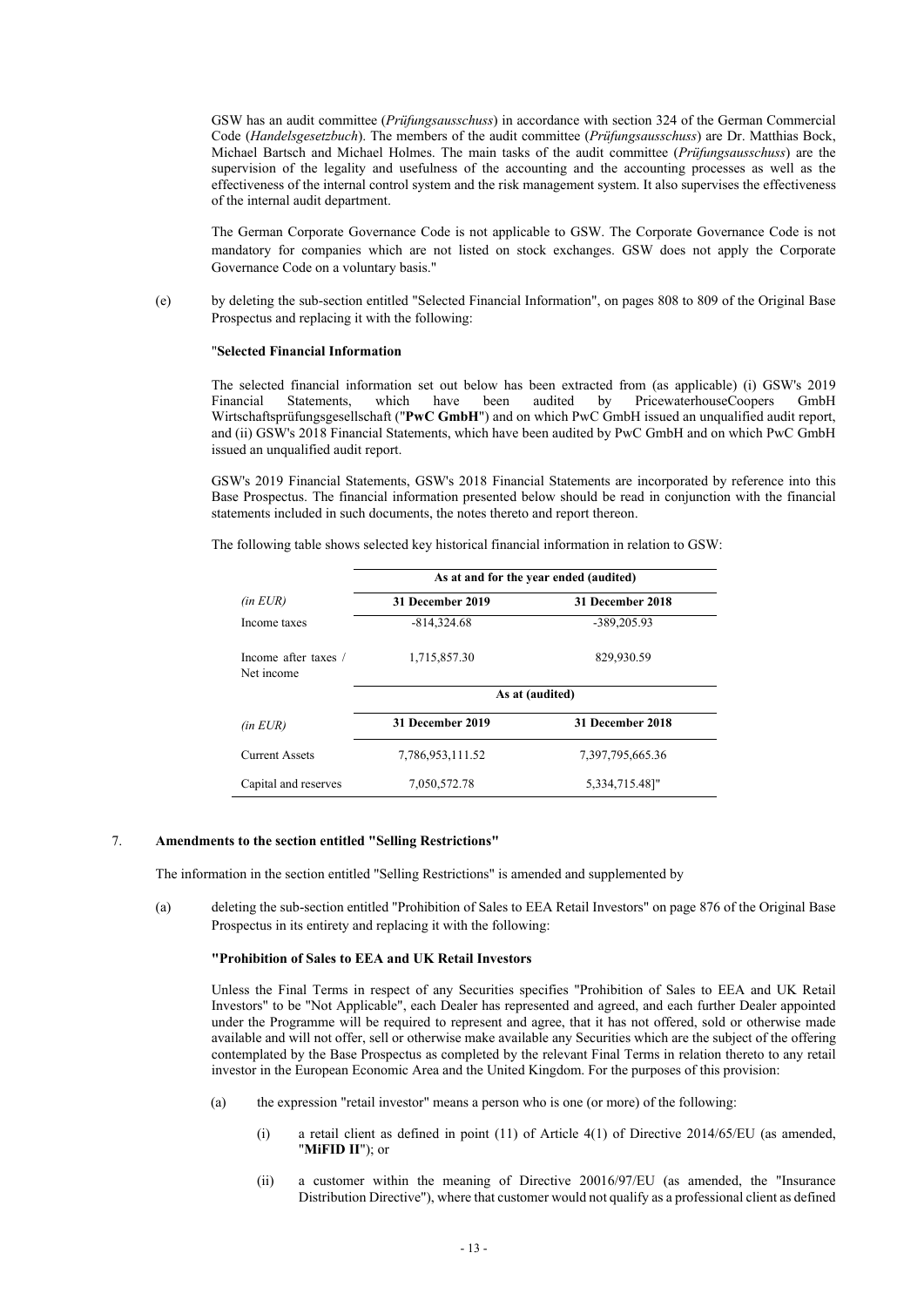in point (10) of Article 4(1) of MiFID II; or

- (iii) not a qualified investor as defined in the Prospectus Directive; and
- (b) the expression "offer" includes the communication in any form and by any means of sufficient information on the terms of the offer and the Securities to be offered so as to enable an investor to decide to purchase or subscribe the Securities.

Notwithstanding the above, in the case where the Final Terms in respect of any Securities does not specify the "Prohibition of Sales to EEA and UK Retail Investors" to be not applicable but where the Issuer subsequently prepares and publishes a key information document under Regulation (EU) No 1286/2014 (the "**PRIIPs KID Regulation**") in respect of such Securities, then following such publication, the prohibition on the offering, sale or otherwise making available the Securities to a retail investor as described above shall no longer apply.

(b) deleting the sub-section entitled "Bulgaria" on page 878 of the Original Base Prospectus in its entirety and replacing it with the following:

"For selling restrictions in respect of Bulgaria, please see "Public Offer Selling Restrictions under the Prospectus Directive" and "Prohibition of Sales to EEA and UK Retail Investors" above."

### 8. **Amendments to the section entitled "General Information"**

The information in the section entitled "General Information" is amended and supplemented by:

(a) deleting sub-paragraph (d) under the heading "Financial Statements" on page 903 of the Original Base Prospectus in its entirety and replacing it with the following:

## **"(d) The Goldman Sachs Group, Inc.**

PricewaterhouseCoopers LLP, which is a member of the American Institute of Certified Public Accountants and regulated as an independent registered public accounting firm under the rules of the Public Company Accounting Oversight Board, of 300 Madison Avenue, New York, New York 10017, USA, audited GSG's consolidated statements of financial condition as of 31 December 2019 and 31 December 2018 and the related consolidated statements of earnings, cash flows and changes in shareholders' equity for the fiscal years ended 31 December 2019 and 31 December 2018 and issued unqualified audit opinions thereon.

The consolidated statements of GSG incorporated by reference in this Base Prospectus by reference from the GSG's 2019 Form 10-K for the fiscal year ended 31 December 2019 and management's assessment of the effectiveness of internal control over financial reporting (which is included in management's report on internal control over financial reporting) have been incorporated in reliance on the report of PricewaterhouseCoopers LLP included therein given on the authority of said firm as experts in auditing and accounting."

(b) deleting the no significant change and no material adverse change statements relating to GSW in sub-section 3 (No significant change and no material adverse change) on page 904 of the Original Base Prospectus and replacing it with the following:

"There has been no significant change in the financial or trading position of GSW since 31 December 2019. There has been no material adverse change in the prospects of GSW since 31 December 2019.";

(c) deleting the no significant change and no material adverse change statements relating to GSG in sub-section 3 (*No significant change and no material adverse change*) on page 904 of the Original Base Prospectus and replacing it with the following:

"There has been no significant change in the financial or trading position of GSG since 31 December 2019. There has been no material adverse change in the prospects of GSG since 31 December 2019.";

(d) deleting sub-section 4 (*Litigation*) on page 904 of the Original Base Prospectus and replacing it with the following:

# "**4. Litigation**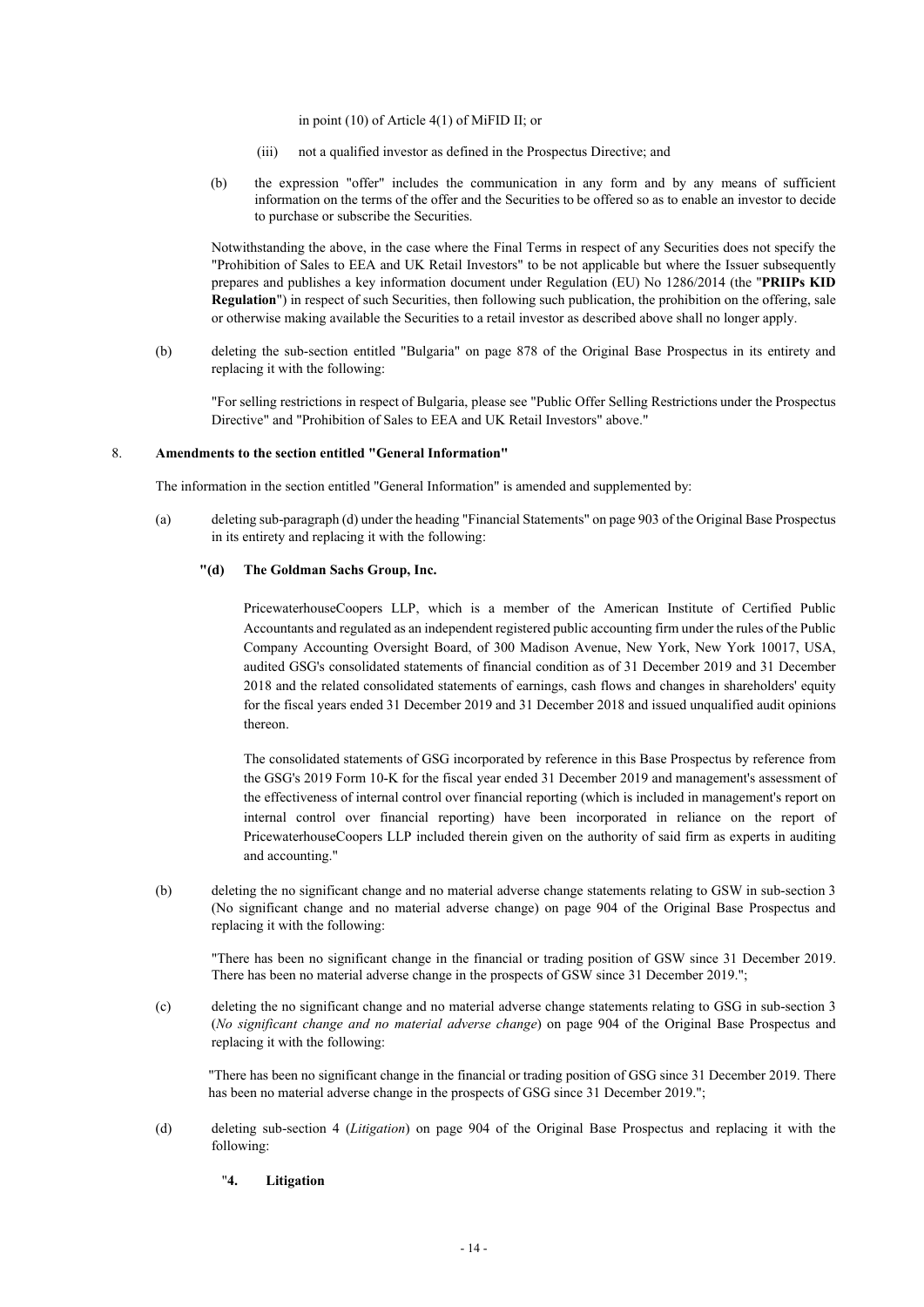Save as disclosed in (i) "Legal Proceedings" of Note 27 to the Financial Statements (pages 185 to 193) of GSG's 2019 Form 10-K, (ii) "Legal Proceedings" of Note 26 to the Financial Statements (pages 77 to 79) of GSI's 2018 Annual Report, (iii) "Legal Proceedings" of Note 17 to the Financial Statements (pages 29 to 31 ) of GSI's 2019 Third Quarter Financial Report, there have been no governmental, legal or arbitration proceedings (including any such proceedings which are pending or threatened of which GSI, GSW, GSFCI or GSG is aware) during the 12 months before the date of this Base Prospectus which may have, or have had in the recent past, significant effects on GSI, GSW, GSFCI or GSG's financial position or profitability."; and

(e) deleting sub-section 5 (*Availability of Documents*) on pages 904 to 905 of the Original Base Prospectus and replacing it with the following:

## "**5. Availability of Documents**

For so long as any Securities shall be outstanding or may be issued under the Programme, copies of the following documents may be obtained free of charge upon request during normal business hours from the specified office of the Issuers and the office of the Paying Agent in Luxembourg and each of the Paying Agents:

- (i) the constitutional documents of GSI;
- (ii) the constitutional documents of GSW;
- (iii) the constitutional documents of GSFCI;
- (iv) the certificate of incorporation of GSG;
- (v) GSI's 2019 Third Quarter Financial Report;
- (vi) GSI's 2019 Second Quarter Financial Report;
- (vii) GSI's 2019 First Quarter Financial Report;
- (viii) GSI's Regulatory Ratios, 31 December 2019;
- (ix) GSI's Regulatory Ratios, 31 August 2019;
- (x) GSI's Regulatory Ratios, 31 May 2019;
- (xi) GSI's Regulatory Ratios, 28 February 2019
- (xii) GSI's 2018 Annual Report;
- (xiii) GSI's 2017 Annual Report;
- (xiv) GSW's 2019 Interim Financial Statements;
- (xv) GSW's 2018 Financial Statements;
- (xvi) GSW's 2017 Financial Statements;
- (xvii) GSW's 2019 Financial Statements;
- (xviii) GSFCI's 2019 Interim Financial Report;
- (xix) GSFCI's 2018 Financial Statements;
- (xx) GSFCI's 2017 Financial Statements;
- (xxi) GSG's 15 January 2020 Form 8-K;
- (xxii) GSG's 15 October 2019 Form 8-K;
- (xxiii) GSG's 16 July 2019 Form 8-K;
- (xxiv) GSG's 2019 First Quarter Form 10-Q;